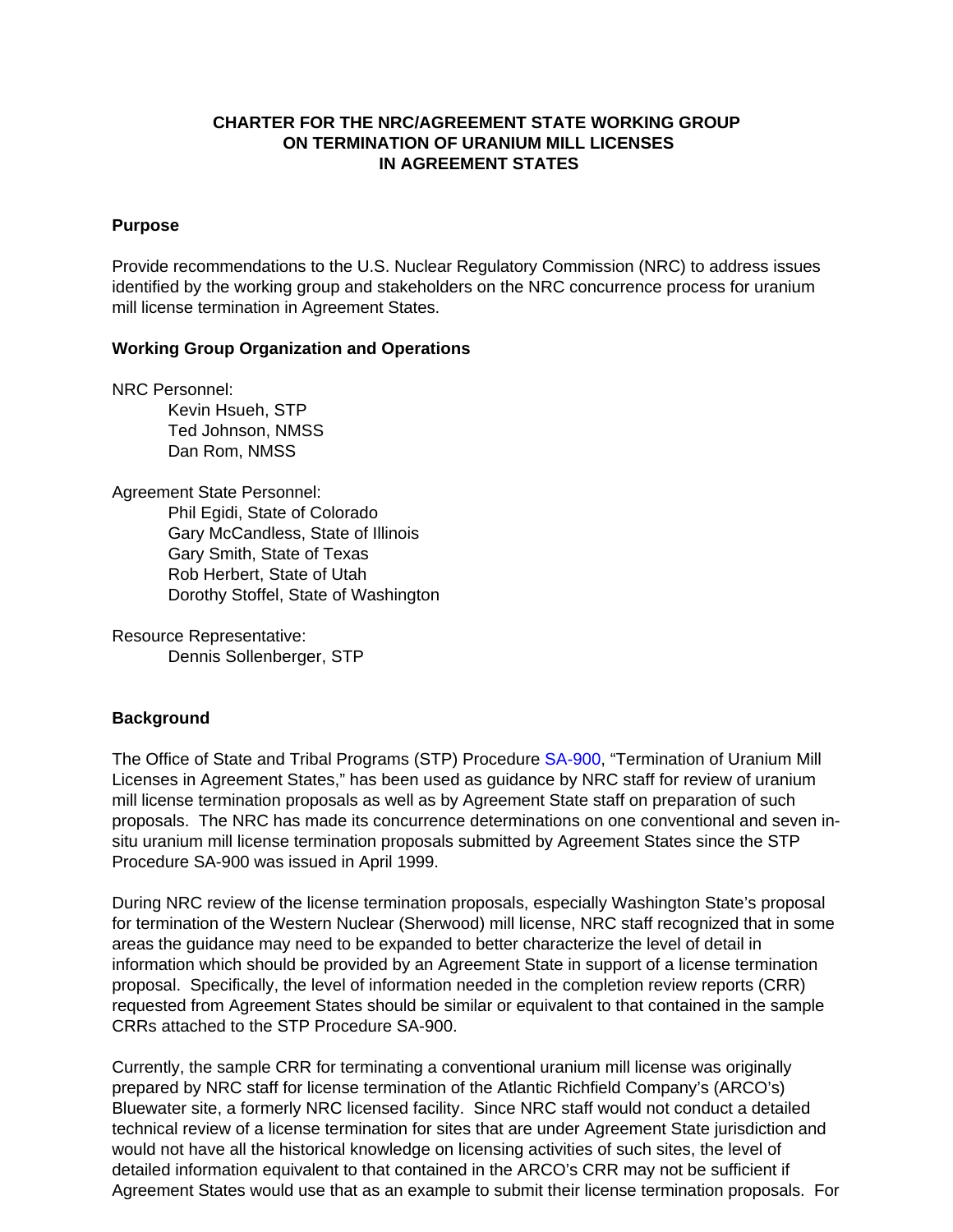termination of a non-conventional uranium mill license (mainly in-situ uranium extraction license), there is no sample CRR attached to the STP Procedure SA-900 for use as guidance by NRC and Agreement State staff. In addition, the NRC also received comments from the National Mining Association (NMA) recommending clarifying changes to the guidance provided in the STP Procedure SA-900.

# **Tasks**

In examining the concurrence process and the current STP Procedure SA-900, the working group should address two tasks:

- 1. Identify areas that need improvements in the NRC concurrence process based on the review experience to date, such as early involvement in the Agreement State's license termination activities, and use of formal and/or informal processes to resolve issues identified during the review.
- 2. Propose a [draft revised STP Procedure SA-900 t](http://www.hsrd.ornl.gov/nrc/umill/UWGSA900.pdf)hat addresses issues identified by the working group and stakeholders, such as comments provided in the NMA letter. The draft STP Procedure SA-900 should include two separate sample CRRs for termination of both conventional and non-conventional uranium mill licenses in Agreement States. The amount of detailed information and areas of technical aspects contained in the sample CRRs should be tailored to that needed by NRC staff for concurrence determinations of such proposed CRRs that are expected to be submitted by Agreement States in the next 3- 5 years.

# **Desired Products**

- 1. Documentation of working group recommendations to NRC for improvements on NRC concurrence process.
- 2. Draft revised STP Procedure SA-900 with two separate sample CRRs.

## **Schedule**

The working group will complete the project by October 2001.

- Ž First working group conference call (April 24, 2001)
- Ž Second working group conference call (May 30, 2001)
- Ž Working group meeting with stakeholders in Denver, Colorado (June 12, 2001)
- Ž Prepare draft recommendations and draft revised STP Procedure SA-900 (early July 2001)